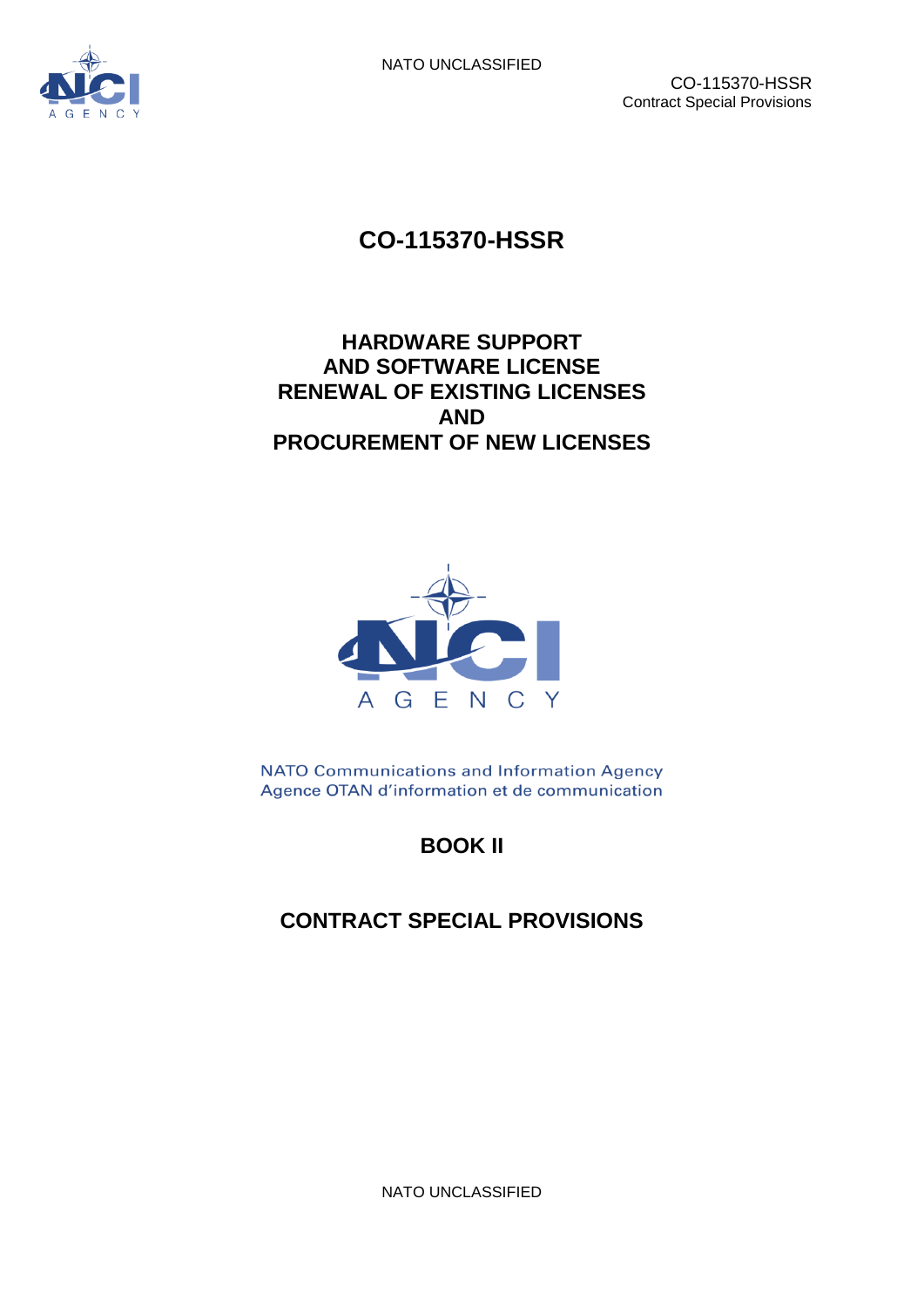

# **Table of Contents**

| 1.              |                                                                     |
|-----------------|---------------------------------------------------------------------|
| 2.              |                                                                     |
| 3 <sub>1</sub>  |                                                                     |
| $\mathbf{4}$    |                                                                     |
| 5.              |                                                                     |
| 6.              |                                                                     |
| 7.              |                                                                     |
| 8.              |                                                                     |
| 9.              |                                                                     |
| 10 <sub>1</sub> |                                                                     |
| 11.             | ADVERTISEMENTS, PUBLICIZING AWARDS, NEWS RELEASES, AND CONFERENCES6 |
| 12.             |                                                                     |
| 13.             | MERGERS, ACQUISITIONS, NOVATIONS, AND CHANGE-OF-NAME AGREEMENTS 7   |
| 14.             |                                                                     |
| 15.             |                                                                     |
| 16.             |                                                                     |
| 17.             |                                                                     |
| 18.             |                                                                     |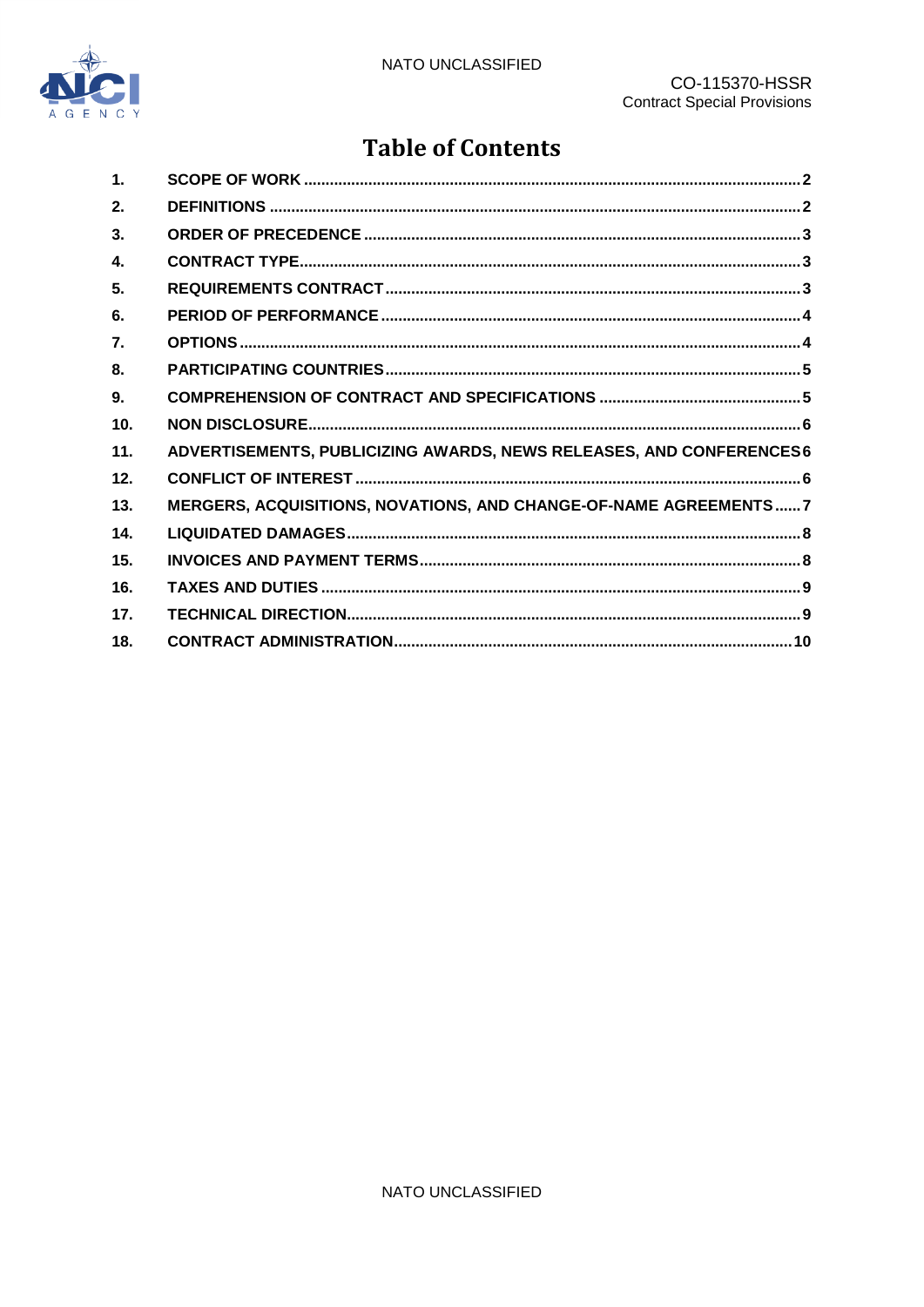

#### <span id="page-2-0"></span>**1. SCOPE OF WORK**

- **1.1.** The NCI Agency is seeking to:
- **1.1.1.** renew hardware support and software license agreements, previously maintained by a service integrator at multiple locations and;
- **1.1.2.** procure new licenses
- **1.2.** The geographical location within the scope of the Contract is shown in the Schedule of Supplies and Services (SSS).
- **1.3.** The full scope of requirements to include the delivery destination is in the SSS and the Technical Specifications.

#### <span id="page-2-1"></span>**2. DEFINITIONS**

- **2.1.** For the purpose of this contract and unless otherwise explicitly indicated, the following definitions shall apply:
- **2.1.1.** Basic Ordering Agreement (BOA): Means the separate agreement the Contractor holds with NCI Agency under the auspices of the NCI Agency BOA Program.
- **2.1.2.** Contracting Authority: The General Manager of the NCI Agency, or the authorised representatives of the General Manager acting within authority delegated by the General Manager. These authorised representatives are:
- **2.1.2.1.** The Director of Acquisition of the NCI Agency,
- **2.1.2.2.** The Chief of Contracts of the NCI Agency,
- **2.1.2.3.** Principal Contracting Officers, Senior Contracting Officers and Contracting Officers of the NCI Agency

This Contract does not recognise the doctrine of apparent authority.

- **2.1.3.** Contractor: The person or legal entity from a Participating Countri which has signed this Contract and is a Party thereto.
- **2.1.4.** Effective Date of Contract (EDC): The date upon which this Contract is deemed to start. Unless otherwise specified, a Contract enters into force on the date of the last signature of the Contract by the Contracting Officer.
- **2.1.5.** Purchaser: NCI Agency, as represented by the General Manager, NCI Agency. The Purchaser is the legal entity who awards and administers the Contract and stands as one of the Contracting Parties.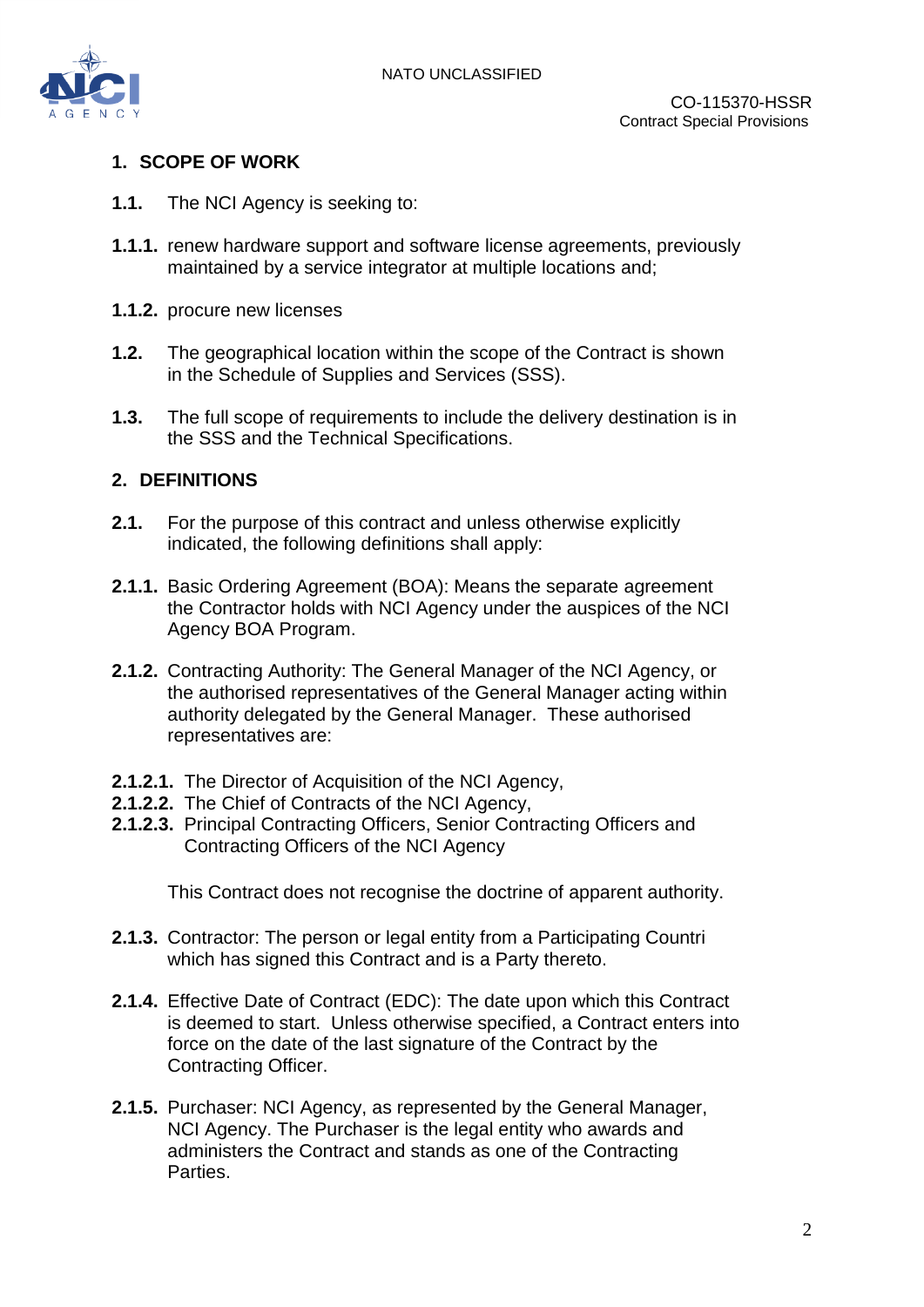

#### <span id="page-3-0"></span>**3. ORDER OF PRECEDENCE**

- **3.1.** In the event of any inconsistency in language, terms or conditions of the various parts of this Contract, precedence shall be given in the following order:
- **3.1.1.** The Contract Signature Page;
- **3.1.2.** Part I: Schedule of Supplies and Services (SSS);
- **3.1.3.** Purchaser-issued Purchase Orders
- **3.1.4.** Part II: Contract Special Provisions;
- **3.1.5.** Part III: BOA General Provisions;
- **3.1.6.** Part IV: The Technical Specifications;
- **3.1.7.** The Contractor's Offer, any subsequent Amendments, and any clarifications thereto, are incorporated herein by reference.
- **3.1.8.** The Contractor's Orderform(s).

#### <span id="page-3-1"></span>**4. CONTRACT TYPE**

- **4.1.** This is a Firm Fixed Price Contract.
- **4.2.** The prices stated herein (to include all Purchase Orders) are not subject to any adjustment on the basis of the Contractor's cost experience in performing the Contract.
- **4.3.** The total Firm Fixed Price of this Contract is stated on the Signature page of the Contract and is based on the price of the Purchase Orders issued since the first iteration of the Contract (i.e. since 2012). The full list of all Purchase Orders can be found in the SSS.
- **4.4.** The Purchaser assumes no liability for costs incurred by the Contractor in excess of the stated Total Price.

#### <span id="page-3-2"></span>**5. REQUIREMENTS CONTRACT**

- **5.1.** This contract is a Requirements type contract. This means the Contract has no intrinsic monetary value. The Agency will place definitive Purchase Orders against this contract when requirements are identified and funding is available.
- **5.2.** Each Purchase Order will have a monetary obligation for the Contractor to perform and that is within the general scope of this Contract.
- **5.3.** The Purchaser considers this Contract to be the "preferred vehicle" for obtaining the type of work specified in the SSS. Only if the Contractor is unable to meet the requirements within the required timeframe or at the contracted price, will another source be solicited. If the Contractor fails to perform well in executing Purchase Orders under this contract, the Purchaser is under no obligation to continue to use the contract as a preferred vehicle.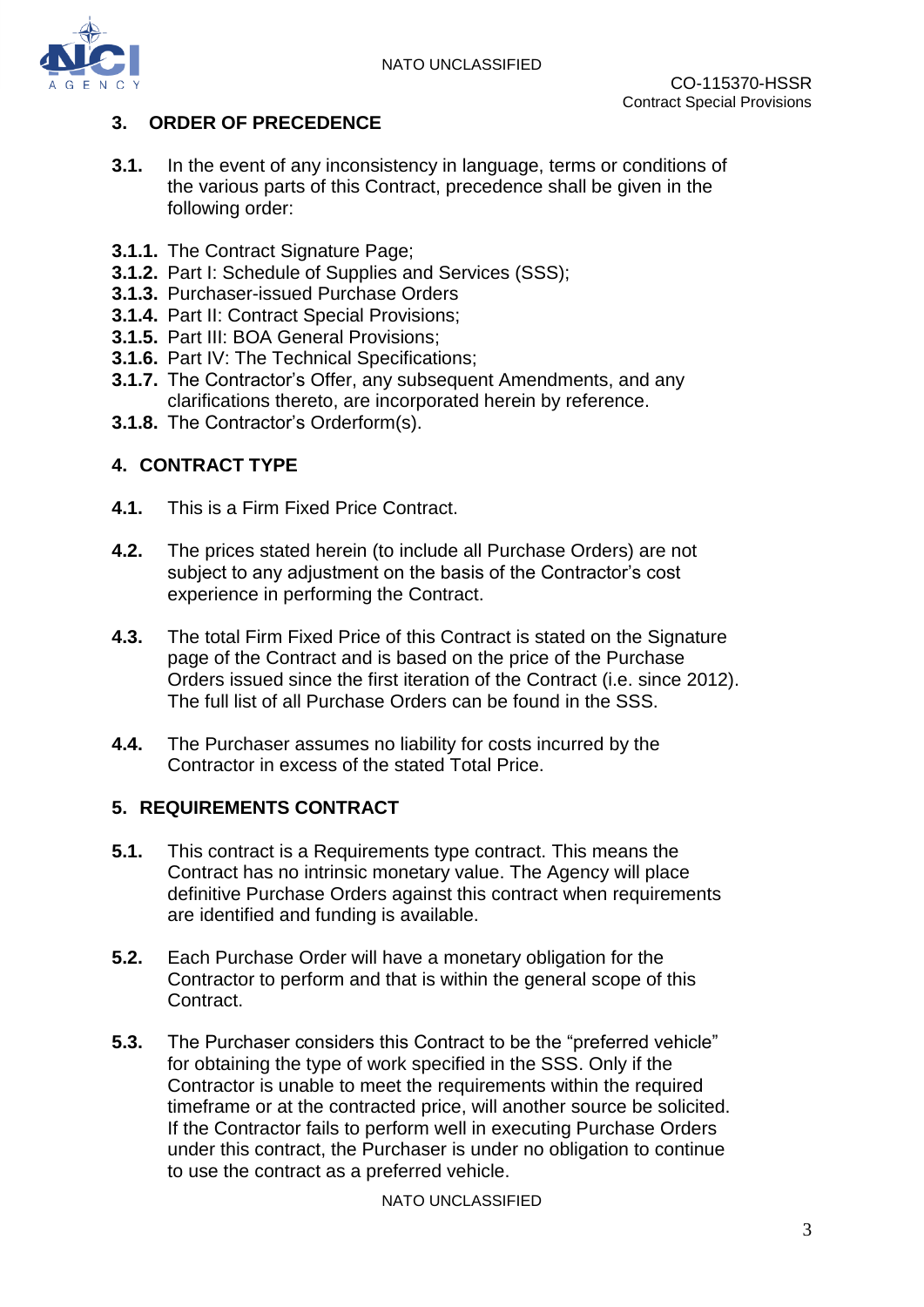

**5.4.** The Contractor recognises Purchase Orders under this Contract are dependent on funding not always under the control of the Purchaser. Consistent with the provisions of paragraph 6.1 above, the Purchaser is not obligated to issue any certain amounts of Purchase Orders under this Contract beyond the initial Purchase Order that activated the Contract.

#### <span id="page-4-0"></span>**6. PERIOD OF PERFORMANCE**

**6.1.** The Period of Performance shall be: (a) Basic Period of EDC until 31 December 2021 plus (b) four 12-month Option Periods.

### <span id="page-4-1"></span>7. **OPTIONS**

- **7.1.** Any tasks identified in the Contract Schedule of Supplies and Services as Options are to be intended as options to be exercised by the Purchaser and at its sole discretion. The Purchaser shall have the right to exercise any of the listed priced options during the period specified in the schedule of supplies and services.
- **7.2.** Should any options be exercised, the Purchaser will increase the firm fixed price of the Contract via a formal Contract Amendment by the amount of the line items so exercised and the period of performance of the Contract will be extended as specified in the schedule of supplies and services.
- **7.3.** In no event shall the Contractor engage in the performance of any options or part thereof without the written consent of the Purchaser's Contracting Authority.
- **7.4.** In addition to the specific Contract options, the Purchaser reserves the right to order any foreseeable or additional Contract tasks or deliverables, listed or not, either occasionally or at a further stage in the life of the project. The additional tasks and/or deliverables shall be priced in using the rates provided by the Contractor as part of its original proposal and included in this Contract by reference.
- **7.5.** The Purchaser reserves the right to order additional tasks and/or deliverables of listed items included in the base Contract within the calendar year of the Effective Date of Contract, without renegotiation. Such additional order(s) will be subject to an amendment reflecting the same Contract terms and conditions (i.e. including listed prices).
- **7.6.** Except as otherwise provided for in this Contract, Contractor's price quotations for contract changes or modifications shall be provided at no cost to the Purchaser and shall have a minimum validity period of six (6) months from submission.
- **7.7.** The Purchaser may, in writing, place an order for such additional tasks throughout the entire Contract period up until end of Warranty.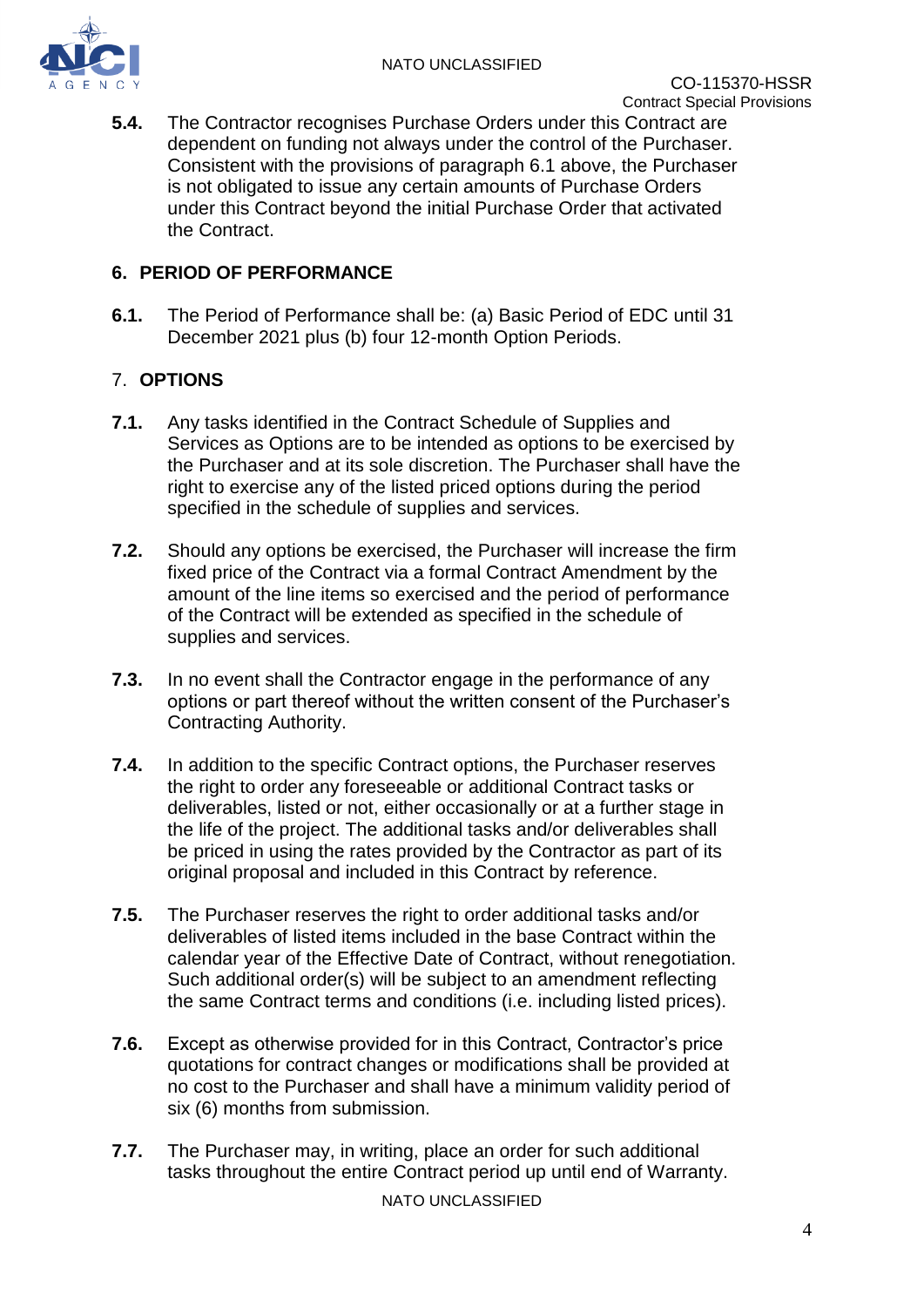

Such an order may be placed within the framework of this Contract via the issuance of a Contract Amendment or be formulated via the issuance of a new contractual instrument.

#### <span id="page-5-0"></span>**8. PARTICIPATING COUNTRIES**

- **8.1.** Unless prior written authorisation of the Purchaser has been obtained, none of the Work, including services, shall be performed other than by firms from and within NATO Participating Countries
- **8.2.** The intellectual property rights to all designed documentation and system operating software shall reside in NATO member countries, and no license fee, or royalty charges shall be paid by the Contractor to firms, individuals or governments other than within the NATO member community.
- **8.3.** The list of current NATO Participating Countries, can be found here: [https://www.nato.int/cps/ie/natohq/topics\\_52044.htm](https://www.nato.int/cps/ie/natohq/topics_52044.htm)

#### <span id="page-5-1"></span>**9. COMPREHENSION OF CONTRACT AND SPECIFICATIONS**

- **9.1.** The Contractor warrants that he has read, understood and agreed to each and all terms, articles, specifications and conditions specified in the Contract and that this signature of the Contract is an acceptance through delivery of the said Contract terms within their normal and common meaning.
- **9.2.** The specifications set forth the performance requirements for the Contractor's proposed work as called for under this Contract. Accordingly, notwithstanding any conflict or inconsistency which hereafter may be found between achievement of the aforesaid performance requirements and adherence to the Contractor's proposed design for the work, the Contractor hereby warrants that it shall use reasonable endeavours to ensure that the work be delivered to meet or exceed the performance requirements of the said specifications.
- **9.3.** The Contractor hereby acknowledges that he has no right to assert against the Purchaser, its officers, agents or employees, any claims or demands with respect to the aforesaid specifications as are in effect on the date of award of this Contract.
- **9.4.** Based upon impossibility of performance, defective, inaccurate, impracticable, insufficient or invalid specifications, implied warranties of suitability of such specifications, or,
- **9.5.** Otherwise derived from the aforesaid specifications, and hereby waives any claims or demands so based or derived as might otherwise arise.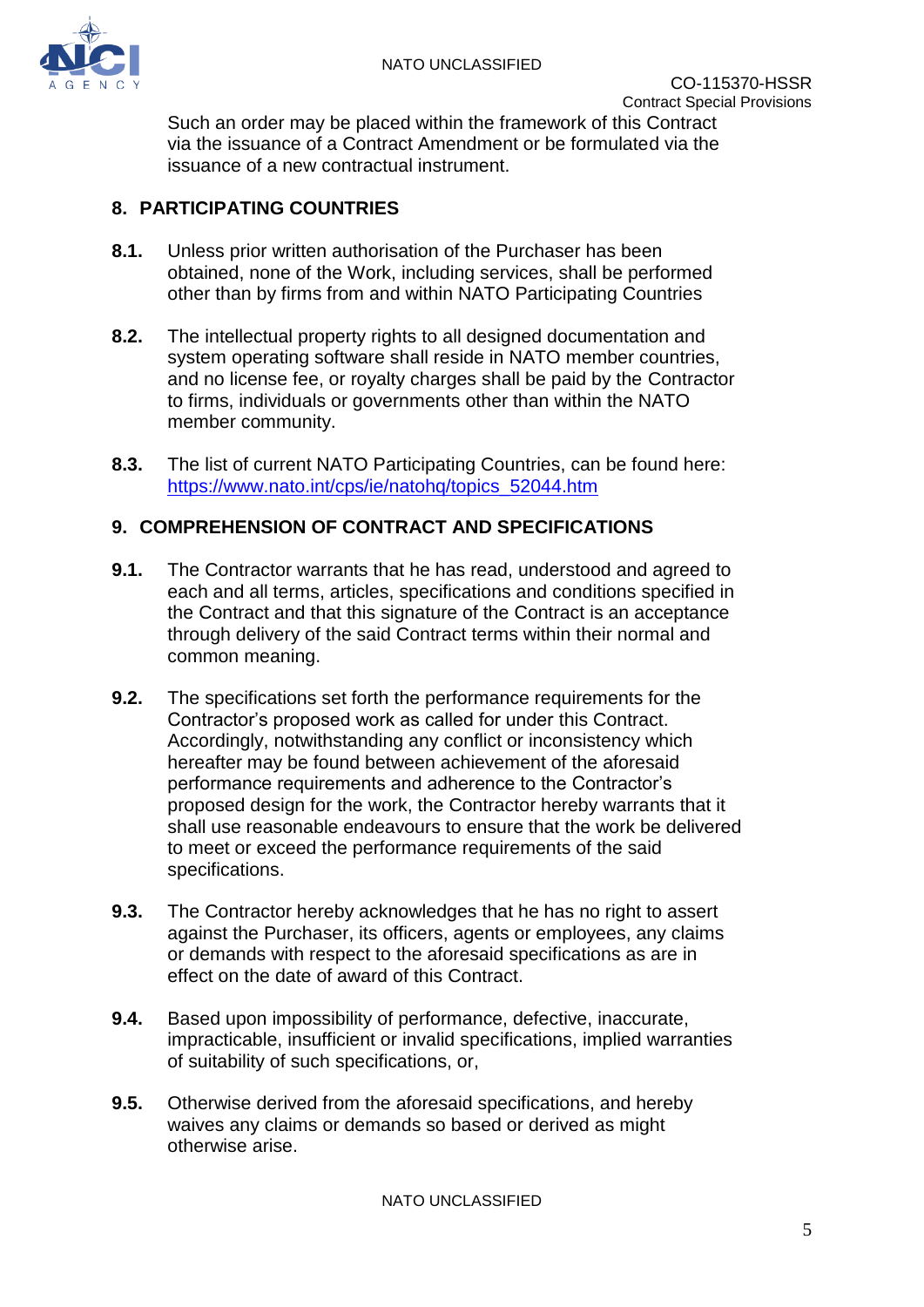

**9.6.** Notwithstanding the "Changes clause of the BOA or any other clause of the Contract, the Contractor hereby agrees that no changes to the aforesaid specifications which may be necessary to permit achievement of the performance requirements specified herein for the Contractor's proposed work shall entitle the Contractor either to any increase in the firm fixed price as set forth in this Contract or to any extension of the delivery times for the work beyond the period of performance in the Schedule of Supplies and Services.

#### <span id="page-6-0"></span>**10.NON DISCLOSURE**

**10.1.** Except as otherwise specified elsewhere in the Contract and to the extent that it is demonstratively unavoidable and without prejudice to the "Security" Clause of the BOA General Provisions, the Contractor or his employees shall not, without prior authorisation from the Purchaser, release any information pertaining to this Contract, its subject matter, its related performance or any other aspect thereof.

#### <span id="page-6-1"></span>**11.ADVERTISEMENTS, PUBLICIZING AWARDS, NEWS RELEASES, AND CONFERENCES**

- **11.1.** All press releases or announcements about any contract/task order award hereunder shall be approved by the contract/task order CO prior to release. Under no circumstances shall the Contractor, subcontractor, teaming partner, or anyone acting on behalf of the Contractor, refer to the supplies, services, or equipment furnished pursuant to the provisions of this contract in any publicity news release or commercial advertising without first obtaining explicit written consent to do so from the contract/task order CO. The Contractor agrees not to refer to awards in commercial advertising in such a manner as to state or imply that the product or service provided is endorsed or preferred by the Purchaser or is considered by the Purchaser to be superior to other products or services.
- **11.2.** Any presentation, white paper, article et cetera written, submitted or presented by Contractor personnel shall be reviewed and approved by the CO prior to delivery. This special requirement shall apply whether the Contractor personnel is acting on behalf of the company or unofficially on behalf of himself or herself.

#### <span id="page-6-2"></span>**12.CONFLICT OF INTEREST**

**12.1.** A conflict of interest means that because of other activities or relationships with other persons or entities, a Contractor is unable, or potentially unable to render impartial assistance or advice to the Purchaser, or the Contractor's objectivity in performing the Contract work is, or might be otherwise impaired, or the Contractor has an unfair competitive advantage. Conflict of interest includes situations where the capacity of a Contractor (including the Contractor's executives, directors, consultants, subsidiaries, parent companies or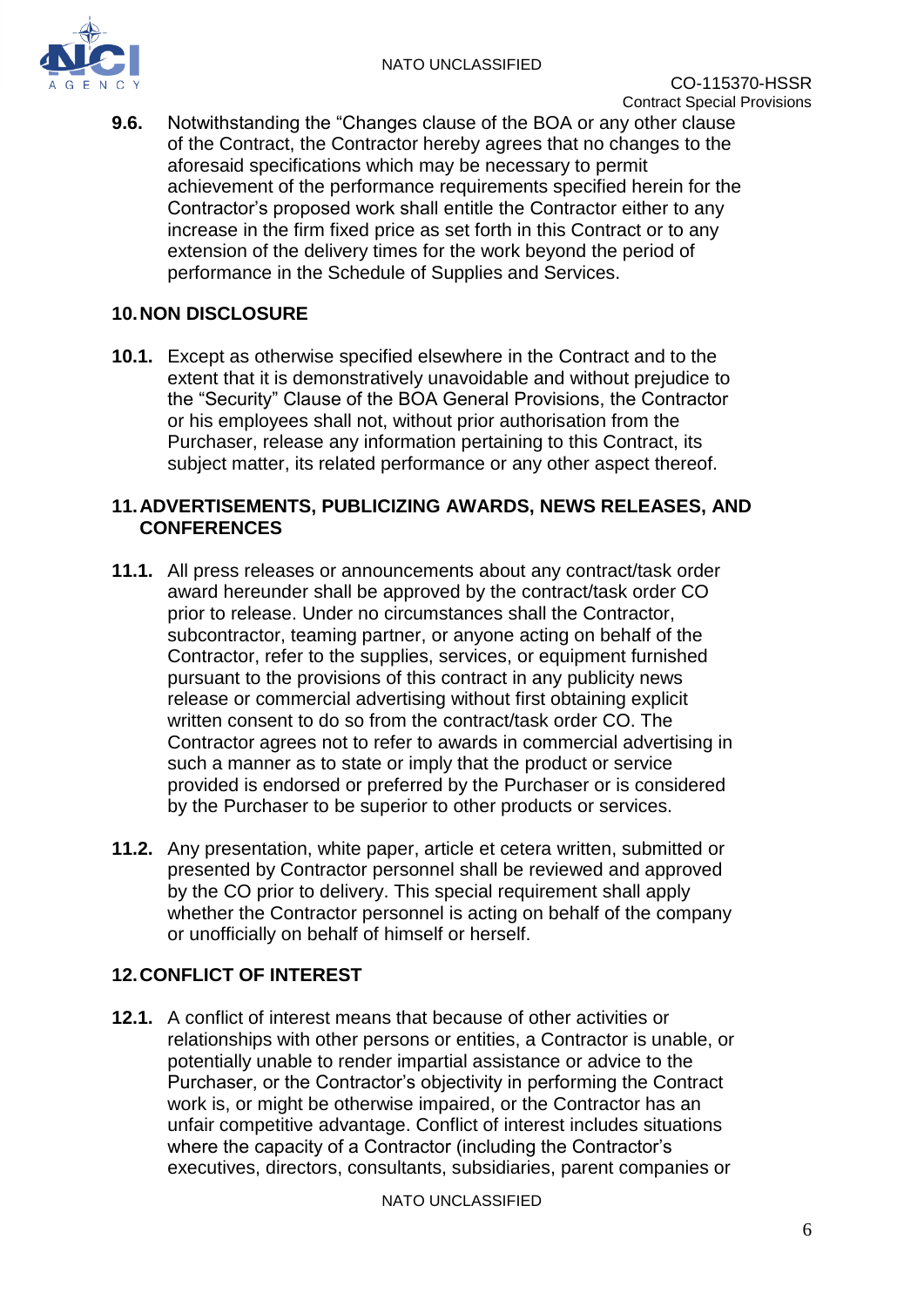

subcontractors) to give impartial, technically sound advice or objective performance is or may be impaired or may otherwise result in a biased work product or performance because of any past, present or planned interest, financial or otherwise in organizations whose interest may substantially affected or be substantially affected by the Contractor's performance under the Contract.

- **12.2.** The Contractor is responsible for maintaining and providing up-todate conflict of interest information to the Contracting Officer. If, after award of this Contract, the Contractor discovers a conflict of interest with respect to this Contract which could not reasonably have been known prior to award, or if any additional conflicts or potential conflicts arise after award, the Contractor shall give written notice to the Contracting Officer as set forth below.
- **12.3.** The Contractor's notice called for in Clause 12.2 above shall describe the actual, apparent, or potential conflict of interest, the action(s) the Contractor has taken or proposes to take to avoid or mitigate any conflict, and shall set forth any other information which the Contractor believes would be helpful to the Contracting Officer in analyzing the situation. Any changes to the contractors Conflict of Interest Mitigation Plan, if any is incorporated in the contract, should be also detailed.
- **12.4.** The Contractor has the responsibility of formulating and forwarding a proposed mitigation plan to the Contracting Officer, for review and consideration. This responsibility arises when the Contractor first learns of an actual, apparent, or potential conflict of interest.
- **12.5.** If the Contracting Officer in his/her discretion determines that the Contractor's actual, apparent, or potential conflict of interest remains, or the measures proposed are insufficient to avoid or mitigate the conflict, the Contracting Officer will direct a course of action to the Contractor designed to avoid, neutralize, or mitigate the conflict of interest. If the parties fail to reach agreement on a course of action, or if having reached such agreement the Contractor fails to strictly adhere to such agreement during the remaining period of Contract performance, the Contracting Officer has the discretion to terminate the Contract for default or alternatively refrain from exercising any further Option or Work Package under the contract.
- **12.6.** The Contractor's misrepresentation of facts in connection with a conflict of interest reported or a Contractors failure to disclose a conflict of interest as required shall be a basis for default termination of this contract.

#### <span id="page-7-0"></span>**13.MERGERS, ACQUISITIONS, NOVATIONS, AND CHANGE-OF-NAME AGREEMENTS**

**13.1.** If a Contractor merges, is acquired, or recognizes a successor in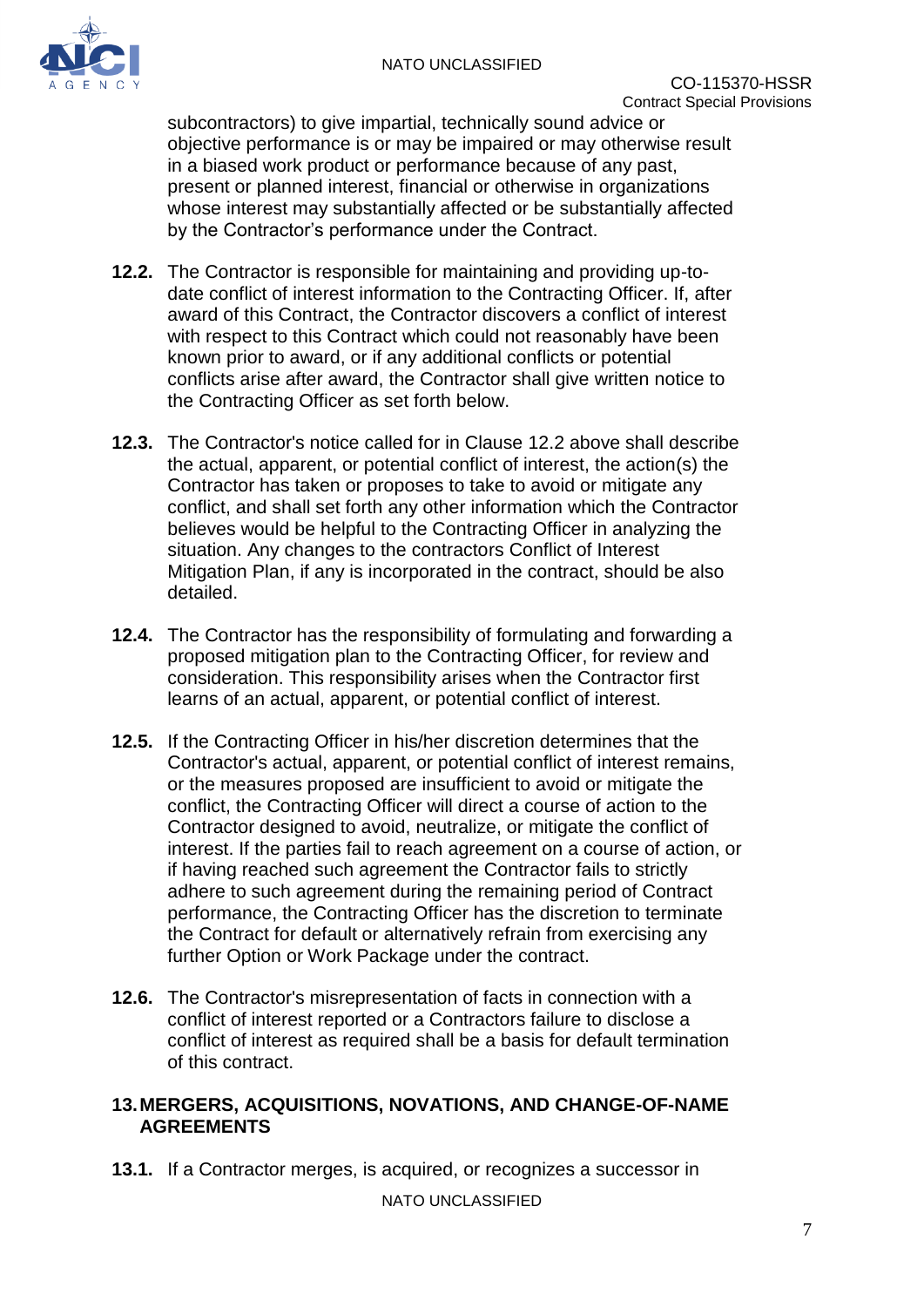

interest to Purchaser contracts when Contractor assets are transferred; or, recognizes a change in a Contractor's name; or, executes novation agreements and change-of-name agreements, the Contractor must notify the Purchaser's at least thirty (30) days in advance and provide a copy of the novation or other any other agreement that changes the status of the Contractor for signature by the Purchaser. Any successor must be in full compliance with all terms and conditions of this contract.

### <span id="page-8-0"></span>**14.LIQUIDATED DAMAGES**

**14.1.** If the Contractor fails to meet the delivery schedule of the items required under this contract at the times specified in the SSS of this Contract, or any agreed extension thereto, the actual damage to the Purchaser for the delay will be difficult or impossible to determine. Therefore, in lieu of actual damages, the Contractor shall pay to the Purchaser fixed and agreed liquidated damages of 0.01% of the associated Delivery Order/CLIN value as set forth in the Schedule of Supplies and Services herein, for each day of delinquency in achiving the milestone. These liquidated damages will begine to accrue on the first day after the date on which delivery was to have been made and/or the milestone was to have been reached.

#### <span id="page-8-1"></span>**15.INVOICES AND PAYMENT TERMS**

- **15.1.** Payment for supplies and services furnished under this Contract shall be made in the currency quoted by the Contractor for the relevant portion of the Contract.
- **15.2.** Payments will be made after the Contractor successfully delivers the milestones as defined in the SSS and receives written acceptance from the Purchaser.
- **15.3.** Where Optional CLINs are exercised, payments shall be made in accordance with the stipulations of the relevant amendment providing for the exercise of such Options.
- **15.4.** No payment shall be made with respect to undelivered supplies, works not performed; services not rendered and/or incorrectly submitted invoices.
- **15.5.** The Purchaser shall not be liable for any amount resulting from the performance of services or the delivery of equipment outside the scope of this Contract.
- **15.6.** Payment to the Contractor will be made within 45 days of receipt of properly supported and documented invoices and upon acceptance in writing by the Purchaser.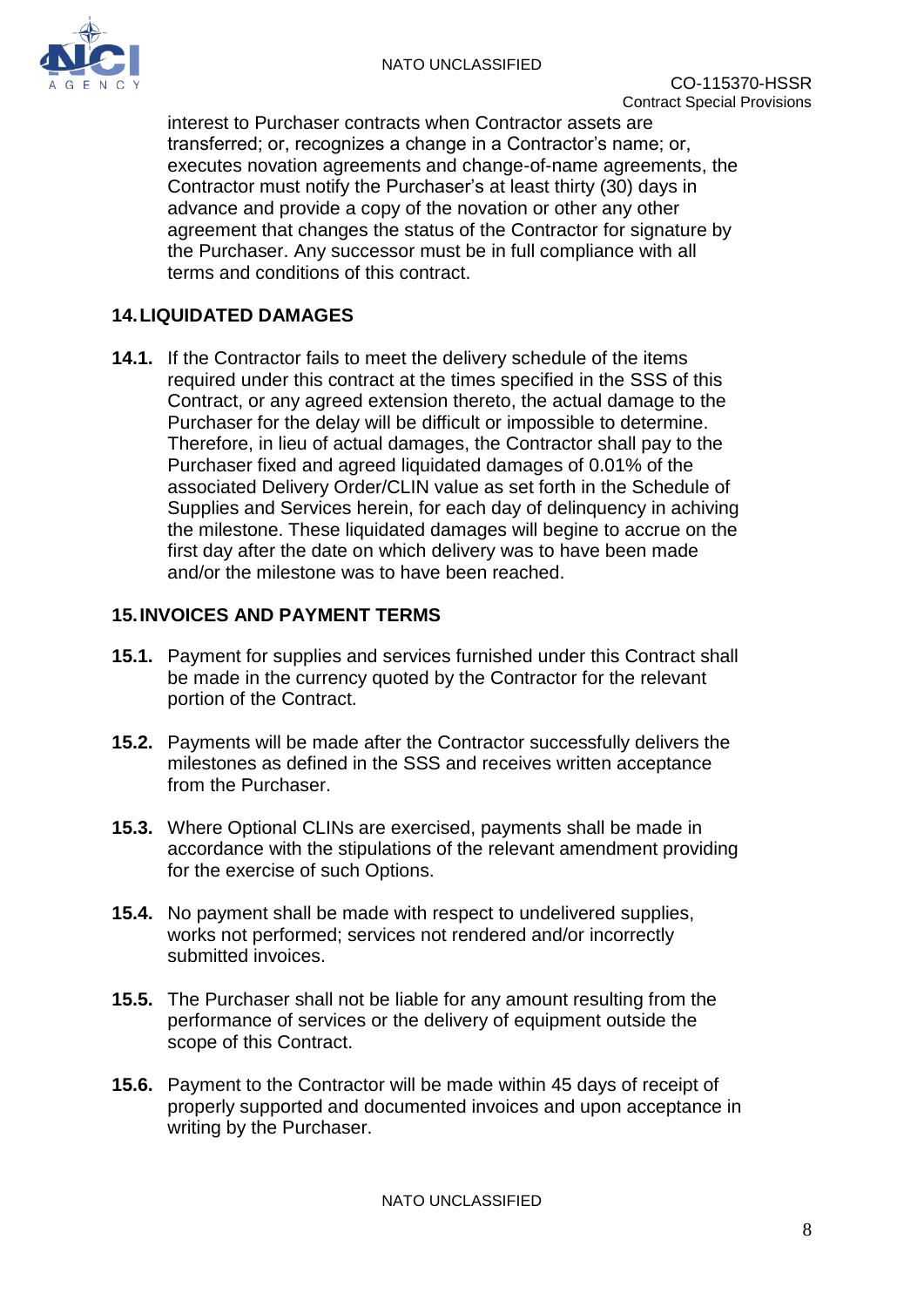

- **15.7.** All invoices shall refer to CO-115370-HSSR and the Purchase Order Number.
- **15.8.** Invoices shall be properly supported with any necessary reports, certificates, statements, receipts, written evidence of acceptance by the Purchaser and any other required documentation in accordance with the terms of the Contract.
- **15.9.** All invoices shall be sent electronically to: **accountspayable@ncia.nato.int**
- **15.10.** No paper invoices will be accepted.

#### <span id="page-9-0"></span>16.**TAXES AND DUTIES**

- **16.1.** NATO, NATO Bodies are exempt from all taxes and all customs duties on Products and Services imported or exported hereunder. The Contractor therefore, certifies that the prices stipulated under this Contract do not include amounts to cover such taxes or customs duties.
- **16.2.** In cases where taxes and duties are levied, the Contractor should seek reimbursement directly from the authorities concerned in compliance with the applicable procedures. The Purchaser shall provide reasonable assistance in claiming reimbursement.
- <span id="page-9-2"></span>**16.3.** In the event that reimbursement is not made by the authorities concerned, and providing that the Contractor has complied with applicable procedures, the Purchaser shall reimburse the full amount of the payments upon receipt of the Contractor's invoice indicating such tax or duty as a separate item or cost and fully identified by reference to any governmental law, regulation and/or instruction pursuant to which such tax or duty is enforced.
- **16.4.** Following payment by the Purchaser of the taxes and/or duties pursuant to paragraph [16.3](#page-9-2) above, should the Contractor receive a rebate of any amount paid by Purchaser, the Contractor shall immediately notify the Purchaser, and the amount of such rebate shall be credited or reimbursed to the Purchaser, as directed. The Contractor shall be responsible for taking any and all action that could reasonably be required in order to obtain such rebate.

#### <span id="page-9-1"></span>**17.TECHNICAL DIRECTION**

- **17.1.** For the direct official control and coordination of requirements, the Purchaser designates the Project Manager (per Purchase Order) as the staff element that has the authority to coordinate, monitor, and control Contractor's performance under this Contract:
- **17.2.** The individuals working on this Contract shall perform the effort within the general scope of work identified in the SOW. This effort will be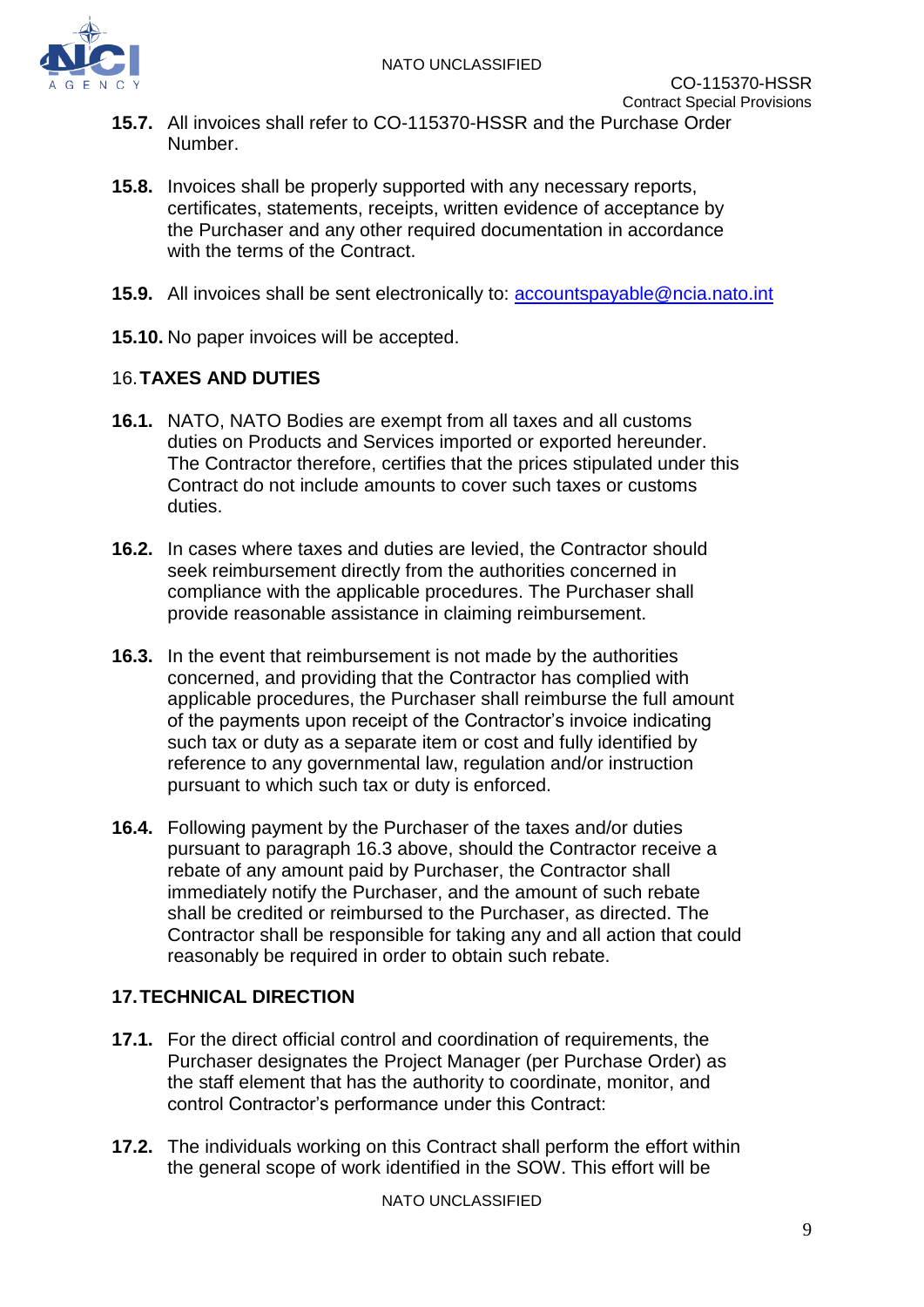

directed on a more detailed level by the Agency's PM who will provide detailed tasking and instruction as to how to proceed and whether deliverables are required under the task.

- <span id="page-10-1"></span>**17.3.** The Contractor is advised that the Agency's PM has no authority to change the terms and conditions of the Contract. If the Contractor has reason to believe that the Agency's PM is requiring effort on terms inconsistent with that in the Contractor, the Contractor shall immediately inform the Purchaser's Contracting Authority for confirmation of the actions of the Agency's PM. Failure to obtain confirmation that the action of the Agency's PM is under the authority of the Contract will render any subsequent claim of change null and void.
- **17.4.** Upon receipt of such notification detailed in paragraph [17.3](#page-10-1) above, the Purchaser's Contracting Authority will (1) confirm the actions of the Agency's PM as within scope, (2) confirm that the Agency's PM's instructions constitute a change and request a quotation for a modification of scope and/or price or (3) rescind the instructions of the Agency's PM.

#### <span id="page-10-0"></span>**18.CONTRACT ADMINISTRATION**

- **18.1.** The Purchaser is the NATO Communications and Information Agency (NCI Agency). The Purchaser is the Point of Contact for all Contractual and Technical issues.
- **18.2.** The Contractor shall accept Contract modifications only in writing from the Purchaser's Contracting Authority.
- **18.3.** The Purchaser reserves the right to re-assign this Contract to a representative(s) for administrative purposes, in whole or in part, provided that the Purchaser shall always be responsible for its obligations under the Contract and for actions or lack of actions of its assigned administrator. The Purchaser undertakes to advise the Contractor in writing whenever this right is to be exercised.
- **18.4.** All notices and communications between the Contractor and the Purchaser shall be written in English and may be personally delivered, mailed, or emailed at the following address:

#### **18.5.**

| <b>PURCHASER</b>               |                       |                          |                                  |  |  |
|--------------------------------|-----------------------|--------------------------|----------------------------------|--|--|
| <b>Contractual issues:</b>     |                       | <b>Technical issues:</b> |                                  |  |  |
| The NCI Agency                 |                       | The NCI Agency           |                                  |  |  |
| <b>Acquisition Directorate</b> |                       | <b>NCSC Directorate</b>  |                                  |  |  |
| Boulevard Léopold III          |                       | <b>SHAPE</b>             |                                  |  |  |
| B-1110 Brussels                |                       | <b>B-7010 Mons</b>       |                                  |  |  |
| <b>Belgium</b>                 |                       | <b>Belgium</b>           |                                  |  |  |
|                                | POC: Leonora Alushani | POC:                     | To Be Inserted at Contract Award |  |  |
| Tel:                           | +32 2707 1176         | Tel:                     | To Be Inserted at Contract Award |  |  |
|                                |                       | <b>NATO UNCLASSIFIED</b> |                                  |  |  |

10